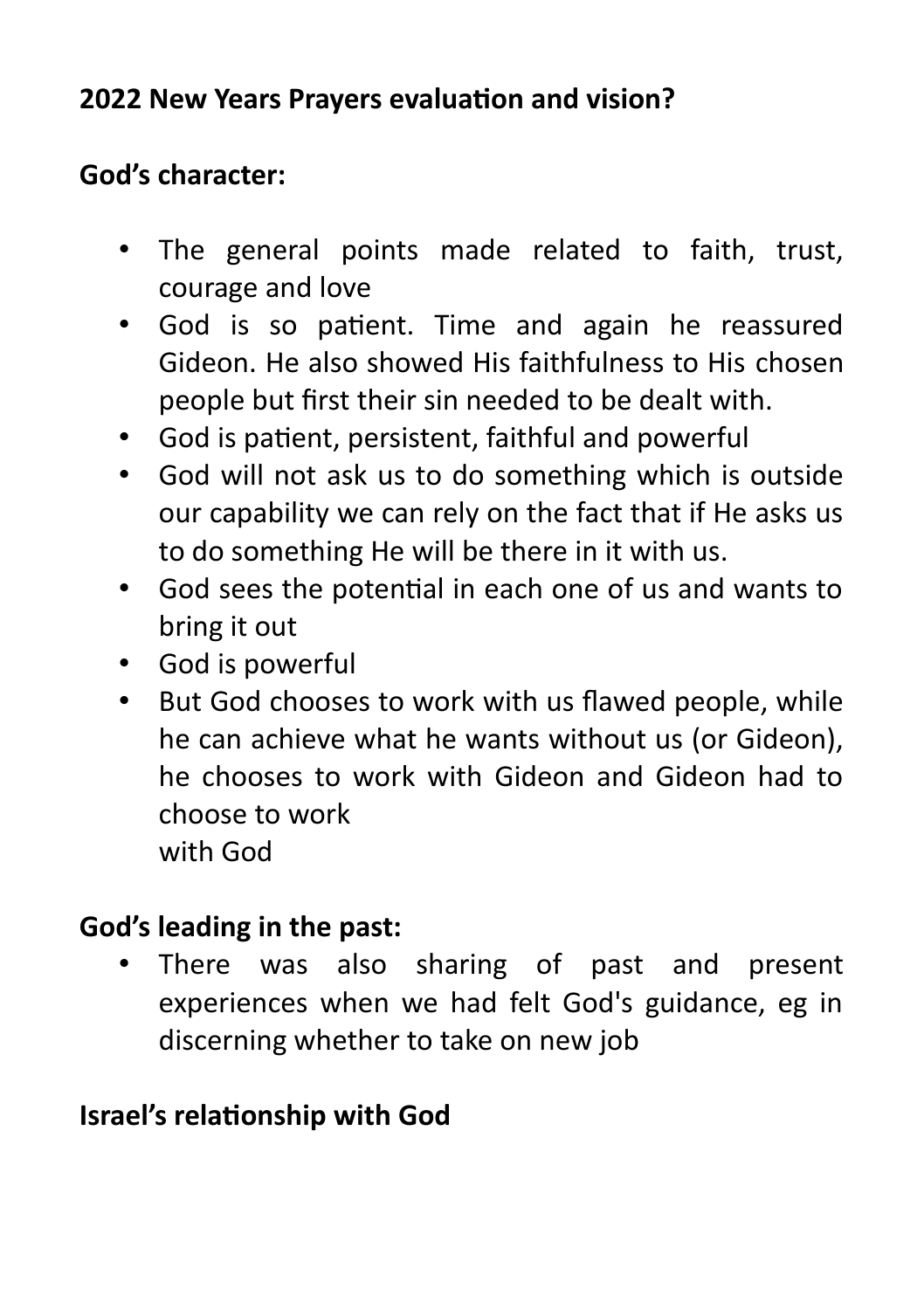The Israelites lost the respect of the neighbouring nations when the stopped worshipping God. We need be in the world but not off the world.

### **Gideon's character / attitude**

- Gideon's faith was weak but at least he had some faith and Father God graciously and patiently took that and grew it.
- In respect of the barley bread this was rough bread only eaten by the poor but the Lord could take something so lowly and use it for his purposes.
- Gideon still had fear because he took his servant with him into the enemy camp. Hearing the dream discussed and knowing that God would fulfil his promises filled Gideon with faith, assurance and worship.
- Although there are signs of Gideon's nervousness (building an altar at night; asking for signs with the fleece), there are also signs of his confidence in God – he was prepared to die should Baal prove victorious. He was obedient.
- The signs of the fleece could be seen as checking in with God that he was still in line with God's will and purpose and that he hadn't moved off at a tangent. He wanted to ensure he was going in the right direction.
- Gideon seeks God's reassurance more than any other biblical character we could think of. God didn't chastise him for that but rather honoured him by giving him the reassurance he needed.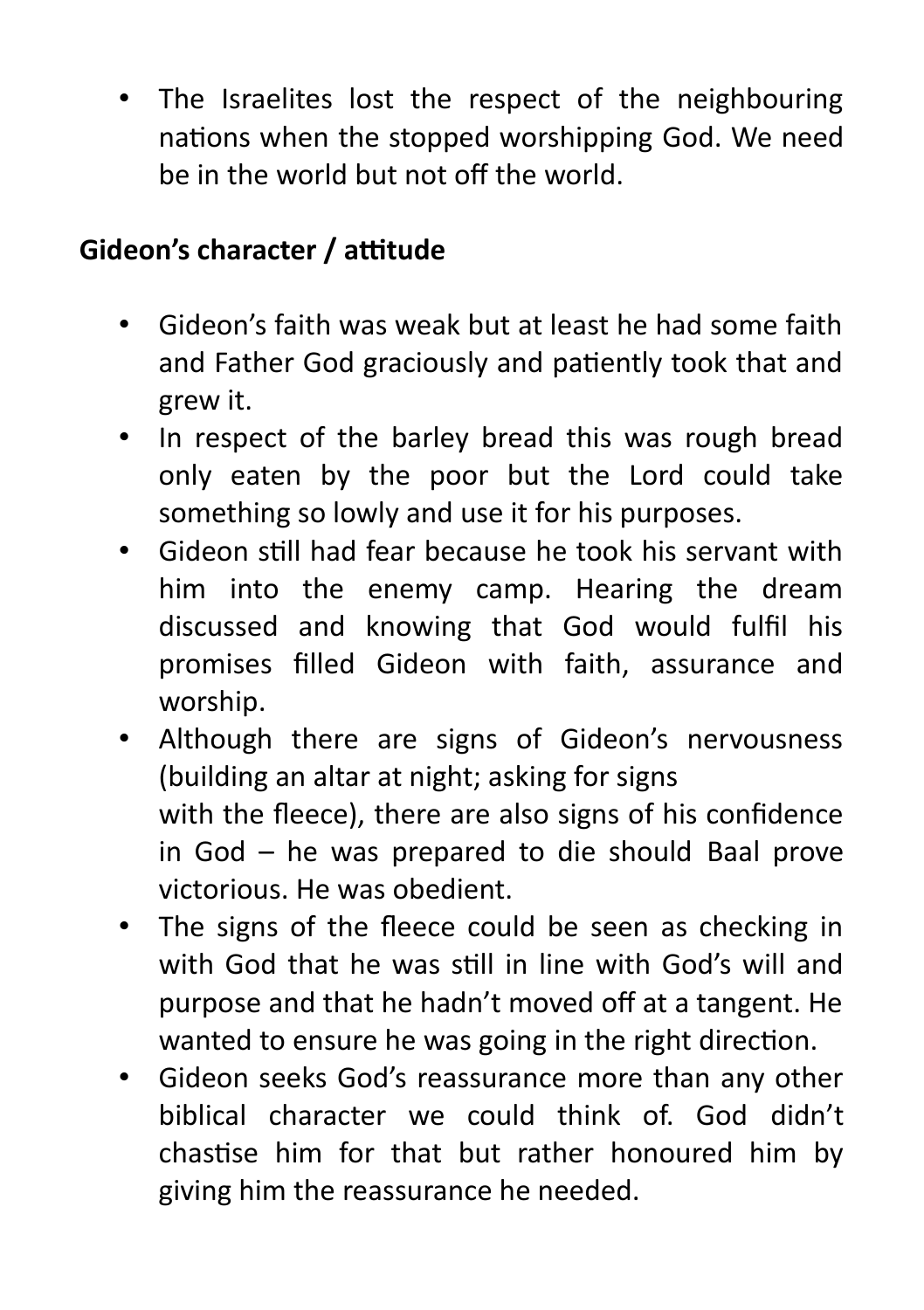- Our own insecurities and lack of confidence often hold us back from stepping out. We need to remember that we have been chosen by God and honour our calling to be His vessels.
- Hearing the dream discussed and knowing that God would fulfil his promises filled Gideon with faith, assurance and worship. his encouragement spread to his army which was outnumbered 450 to 1.

# **Our attitude**

- We are asked to surrender to God, like Gideon was asked to surrender to God
- It is difficult to discern God's will for us Gideon had problems with that too!
- But idols will have to go In order for us to help God do a new thing in the City, God needs to pre-eminent in our lives (individually / church life)
- I was reminded of the picture I had, earlier in the day, of us being surrounded by a hedge, but that we only have to take down a small bit of the hedge in order to go through.
	- Mark then said that we feel safe behind our hedge!
- It is difficult to escape the hedge as we feel vulnerable outside of the hedge.
- But we are not vulnerable as God is always with us.

#### **New vision needed**

Current new intiatives: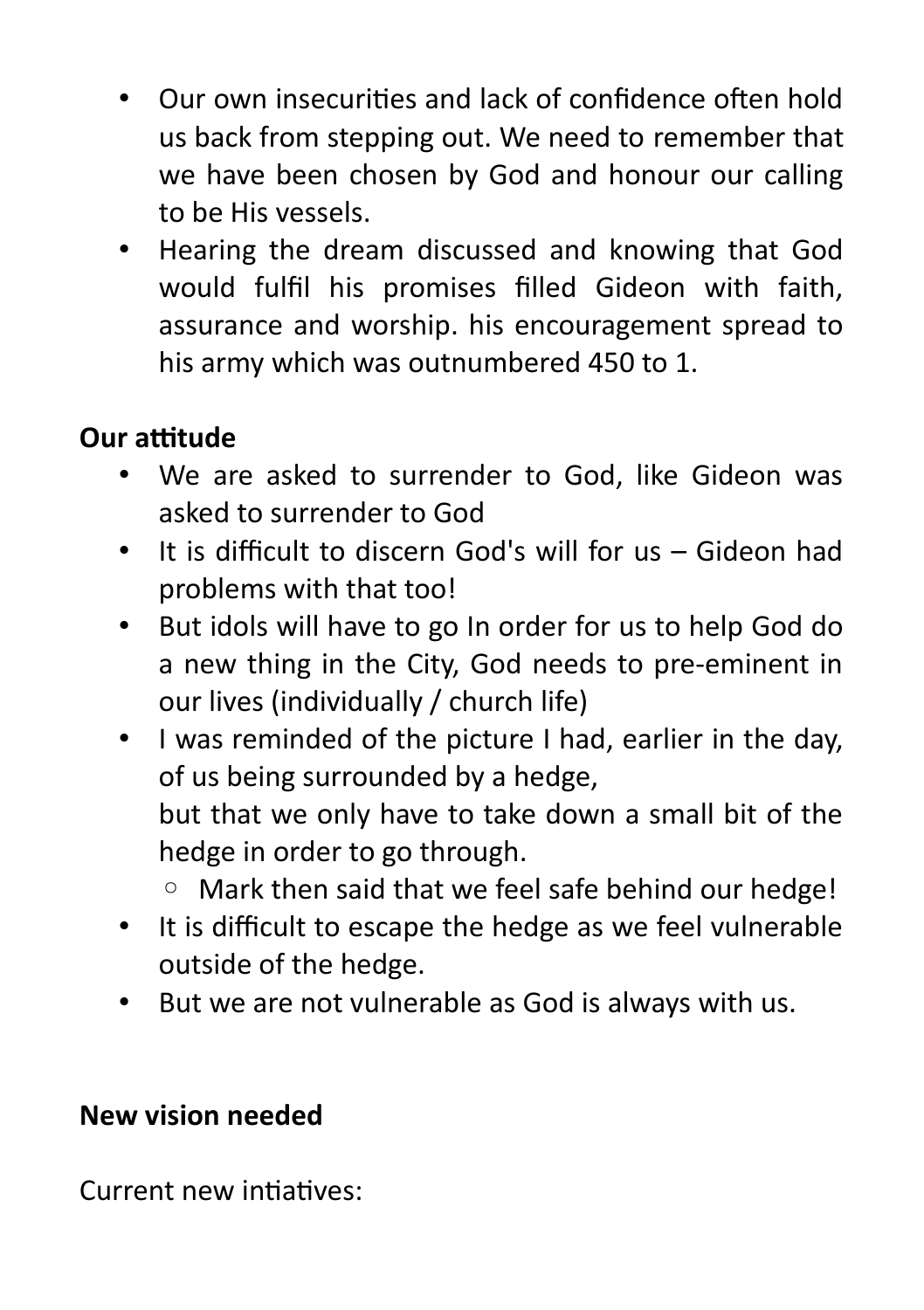- Littlebourne
- Prayer Ministry

Story about walking Whitefriars shopping centre

- Even though people did not come form there to the carol service and the recites, I felt God nudging me that this is where people are that he loves
- The people who work in the shops, cleaning and admin
- East Kent Synod Area: Kent Workplace Mission
	- Do chaplaincy to Bluewater (among other businesses)
- Our church was moved and build because of **Whitefriars**
- It is on our doorstep

Prayer yesterday

- Reading Judges 7:9-15
- v10: If you fear to attack go down to the camp… and listen to them (hear what they have to say) and then your hands will be strengthened
- Whitefriars chaplaincy is: Go down and hear what they have to say
- Listening to people.
- We can all do that: whatever our age or ability
- We can pray for them we are good at praying!
- It is a small step!
	- Literally: it is the near to us
	- Also, not much effort: walk around and speak to people